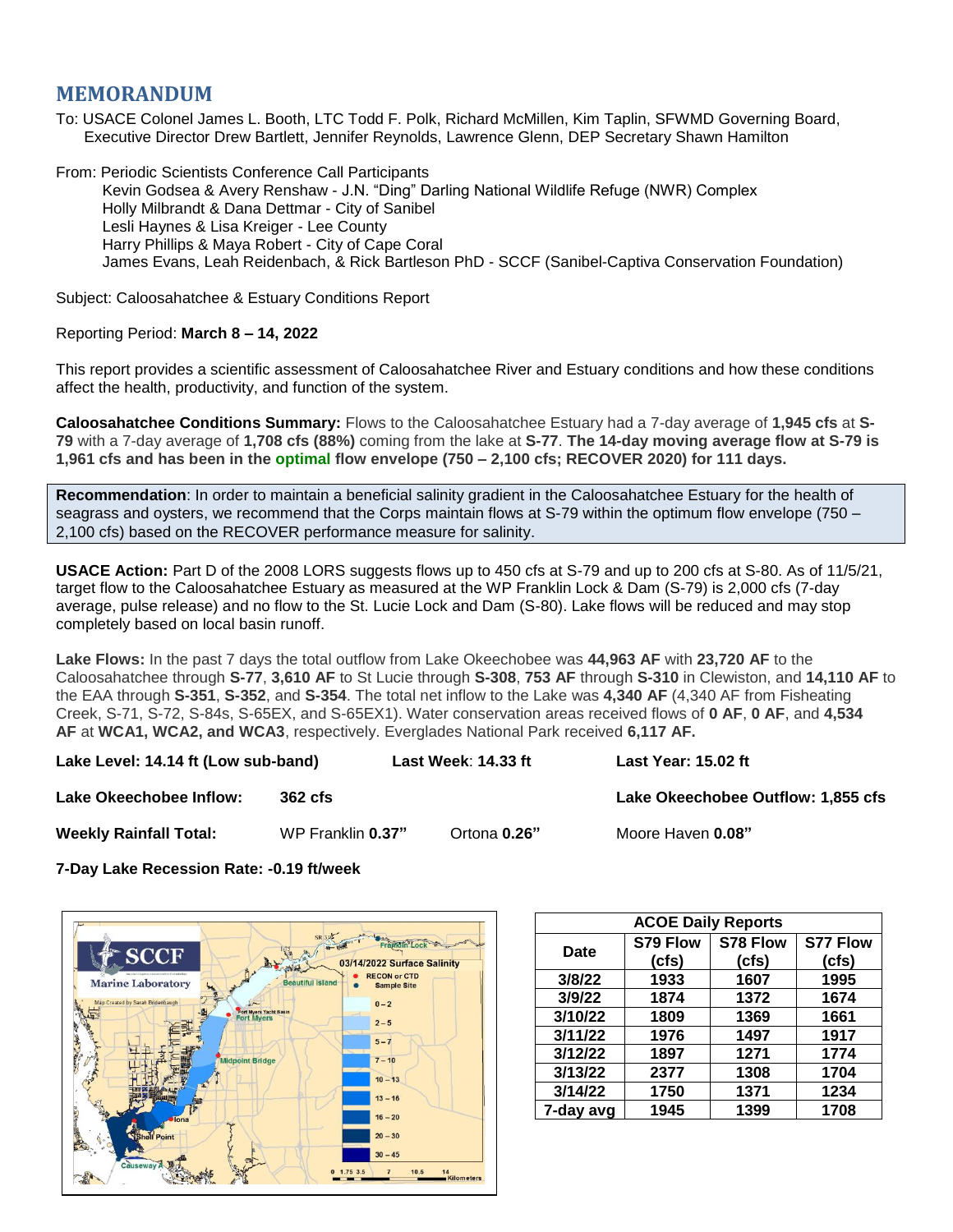## **Caloosahatchee Estuary Page 2 of 3**





| <b>Light Penetration</b>                                       |                   |                                |                  |                                |  |  |  |
|----------------------------------------------------------------|-------------------|--------------------------------|------------------|--------------------------------|--|--|--|
| <b>Site</b>                                                    | 25% Iz            | <b>Target</b><br><b>Values</b> | <b>Turbidity</b> | <b>Target</b><br><b>Values</b> |  |  |  |
|                                                                | meters            |                                | <b>NTU</b>       |                                |  |  |  |
| <b>Fort Myers</b>                                              | 0.80 <sup>c</sup> | >1                             | 1.5              | < 18                           |  |  |  |
| <b>Shell Point</b>                                             | 1.78 <sup>c</sup> | >2.2                           | 1.8              | < 18                           |  |  |  |
| Causeway                                                       | 1.96 <sup>c</sup> | > 2.2                          | 0.5              | < 5                            |  |  |  |
| 25% Iz is the depth (z) where irradiance (I) is 25% of surface |                   |                                |                  |                                |  |  |  |

*irradiance. Target values indicate the depth of light penetration needed for healthy seagrass.* m measured, c calculated

**Cyanobacteria Status:** On 3/14/22 sampling for cyanobacteria by the Lee County Environmental Lab reported the presence of *Dolichospermum* and *Microcystis* at the Alva Boat Ramp as visible specks, upstream of the Franklin Locks with some accumulation and streaks along the lock, and at the Davis Boat Ramp with some streaks visible.

**Upper Estuary Conditions:** The 30-day average surface salinity at the Fort Myers Yacht Basin was **3.2 psu**, within the suitable range for tape grass.

**Lower Estuary Conditions:** The average salinity at Shell Point RECON was **26 psu**, within the optimal range for oysters and seagrasses. Water column chlorophyll was low at the Causeway.

| <b>Monitor Site</b>           | Salinity (psu) <sup>a</sup><br>[previous week] | Diss $O2$<br>$(mg/L)^b$ | <b>FDOM</b><br>$(gsde)^c$ | Chlorophyll<br>$(\mu g/L)^d$ |
|-------------------------------|------------------------------------------------|-------------------------|---------------------------|------------------------------|
| <b>Beautiful Island</b>       | $0.2 - 0.4 [0.3 - 0.8]$                        |                         |                           | $\frac{1}{2}$                |
| <b>Fort Myers Yacht Basin</b> | $0.4 - 4.0$ [2.1 - 5.0]                        | -------                 | 201                       | 7.2                          |
| <b>Shell Point</b>            | $12 - 34$ [17 - 32]                            | 62.0<br>$5.5 - 7.2$     |                           | 3.6                          |
| <b>McIntyre Creek</b>         | $29.6 - 33.9$ [29.6 - 31.4]                    | $2.8 - 9.9$             |                           |                              |
| <b>Tarpon Bay</b>             | $26.5 - 34.5$ [28.7 - 33.0]                    | $4.7 - 8.3$             |                           |                              |
| <b>Wulfert Flats</b>          | $30.9 - 33.8$ [30.2 - 34.0]                    | $3.4 - 8.9$             |                           | $2.4 - 54.9$                 |

## **Water Quality Conditions**

**Red values are outside of the preferred range.**

**<sup>a</sup> Salinity target values: BI < 5, FM < 10, SP = 10 – 30**

**<sup>b</sup> Dissolved O<sup>2</sup> target values: all sites > 4**

**<sup>c</sup> FDOM target values: BI < 70, FM < 70, SP < 11**

**<sup>d</sup> Chlorophyll target values: BI < 11, FM < 11, SP < 11** 

**<sup>s</sup> Single sonde lower and surface layer or surface grab lab measurement**

**------- no data**

**Red Tide:** On 3/11/22, the FWC reported that *K. brevis* was not observed in samples collected statewide over the past week.

**Wildlife Impacts:** In the past week (3/8– 3/14), the CROW wildlife hospital on Sanibel received 5 toxicosis patients: 1 common gallinule (released), 1 double crested cormorant (still at CROW), 1 herring gull (still at crow), and 1 royal tern (still at CROW) and 1 sanderling (died).